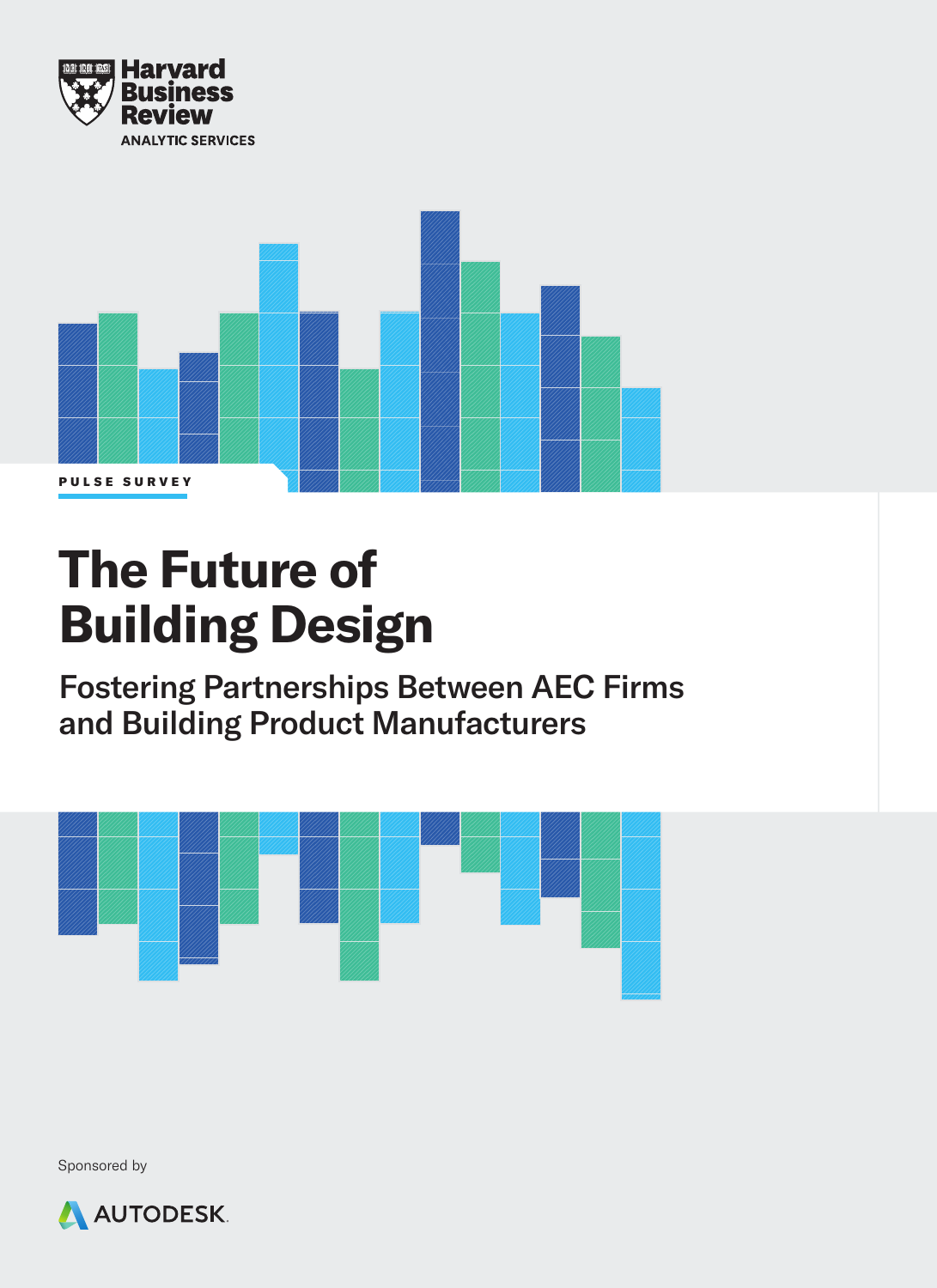#### SPONSOR PERSPECTIVE

The architecture, engineering, and construction (AEC) industry is undergoing a transformation on multiple fronts. Built environments themselves are changing, with spaces becoming more organic, connected, and sustainable. Historically disparate teams are now working in a more integrated way. Design processes are increasingly digital and data driven.

And it's you, the building product manufacturer, caught at the center of it all. You make the products that shape the ever-changing spaces around us. You have the knowledge and expertise essential for AEC to make better design decisions. You own the data your collaborators and clients need.

#### **In short, building product manufacturers belong in AEC—and in a bigger way now than ever.**

But as you straddle the two fundamentally different worlds of manufacturing and AEC, you have distinct needs. In particular, you need to work more closely than ever with those responsible for specifying your products. Distance between you and them puts you at a real disadvantage.

The good news is that as AEC undergoes a significant digital transformation, there's more room than ever for wider integration and collaboration with building product manufacturers. But the path forward isn't always clear.

We've sponsored research by Harvard Business Review Analytic Services to examine the role of manufacturers in AEC and explore their path toward greater participation in the industry. You'll read what AEC firms envision for their relationships with manufacturers. And through interviews with manufacturers in the midst of digitalizing their design processes, this report will share thoughtprovoking insights about how they have formed strategic partnerships with their AEC collaborators.

There's never been a bigger opportunity for building product manufacturers to take a seat at the AEC table. This research demonstrates that digital platforms that allow for effortless communication between manufacturing and AEC are available, attainable, and critical for the industry's future. I encourage readers to use this report as a blueprint for beginning their digitalization journey. We invite you to meet us here at the rapidly transforming intersection of manufacturing and AEC.



**Srinath Jonnalagadda**

**Vice President, Business Strategy & Marketing, Design & Manufacturing** 

**Autodesk**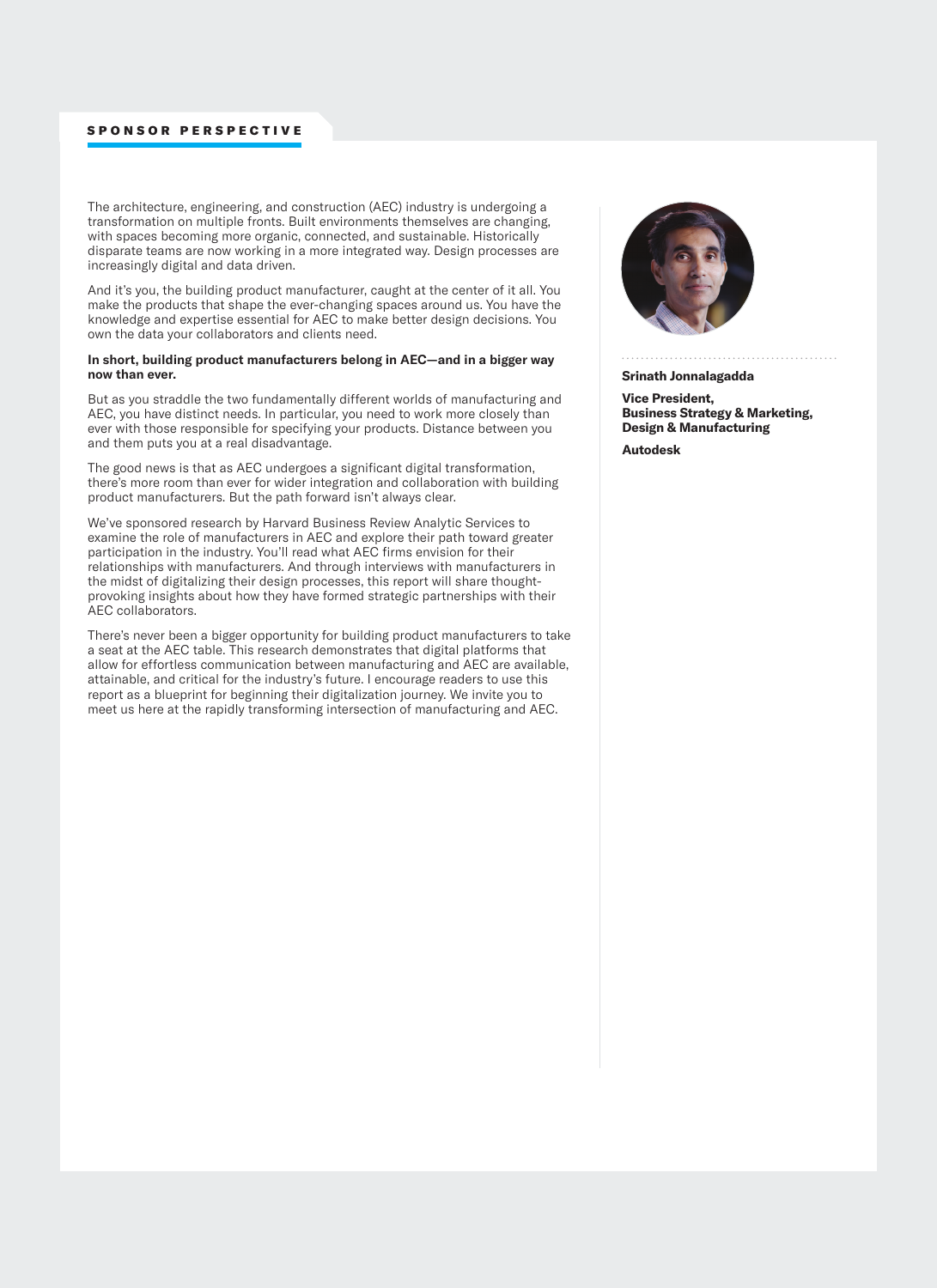# **The Future of Building Design**

### Fostering Partnerships Between AEC Firms and Building Product **Manufacturers**

The architecture, engineering, and construction (AEC) sector has been rapidly evolving in recent years and is increasingly focused on delivering differentiated experiences with the buildings it produces. To accomplish that, AEC requires building products that are more complex and customized than ever before and building product manufacturing (BPM) partners that are highly agile, collaborative, and responsive.

These are among the findings of a recent Harvard Business Review Analytic Services survey of 172 respondents in the AEC sector (65% of whom work in an architectural design or engineering firm and 22% for an engineering service provider) who were familiar with their organization's relationships with their BPMs. Indeed, more than three-quarters of those respondents agree at some level that the market's increased attention to the building occupant experience has increased their organization's need for more customized solutions and closer collaboration with BPMs (30% strongly agree and 48% somewhat agree).

"[In the past], an architect designed a beautiful building for aesthetics. Then an engineering company made sure it wouldn't fall apart. Then construction companies confirmed the specs. Finally, the building product manufacturer would come in and would, say, fill the holes with windows," explains Erik Rasker, vice president and chief technology officer (CTO) at Reynaers Aluminium, a Belgian developer of aluminum products for buildings. "This has changed dramatically. We now are involved from the beginning with the architects and the engineers. How we design, make, and install our systems has so much influence on the final product. AECs look to us for collaboration because the more integrated the process is, the faster and more efficient it is, the better the quality is, and the more satisfied the customer is."

#### HIGHLIGHTS

**77%** of architecture, engineering, and construction respondents say the **increased attention** to the building occupant experience has increased their **need for customized solutions and closer collaboration** with



**73%** say having a highly collaborative **relationship with building product manufacturers** is extremely or very important to the success of their projects today.

building product manufacturers.

**56%** say their **building product manufacturers are increasingly collaborative** suppliers, providing some custom solutions, and are increasingly familiar with their digital tools.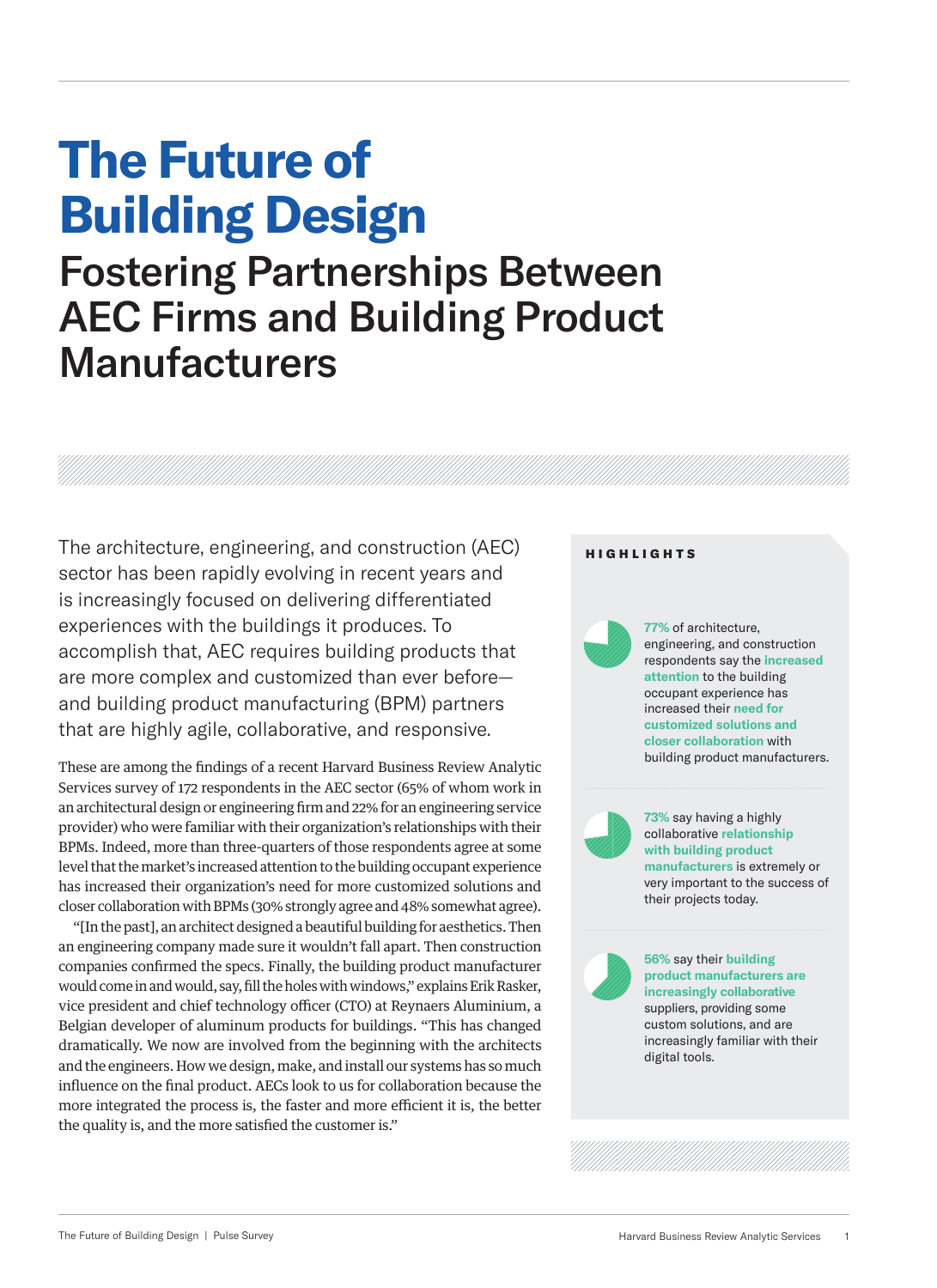In fact, a number of significant business advantages emerge when AEC organizations work with BPMs that have evolved in their approaches and are highly agile, collaborative, and very responsive to project requirements, according to survey respondents. However, BPMs and AECs have some work to do to build stronger partnerships. Fewer than one-quarter (22%) of AEC respondents indicate that their relationships with building product manufacturers are extremely collaborative. "The approach has gotten much more holistic," says Rasker. "But not all of the market is there yet."

The fragmentation of the market, lack of digital tool standardization, and historically change-averse nature of the industry pose some difficulties for BPMs looking to forge stronger ties with AEC partners. Although the path forward is challenging, AEC respondents make clear what they'd like to see more of from their BPMs, including greater innovation, customization, agility, digitization, and scheduling accuracy.

#### **The Future of Building Design and Experience**

At State Window Corp., which designs and produces windows and doors for high-rise buildings, "almost all new projects require a custom product," says Rafik Mohareb, research and development manager with State Window. "Most architects are trying to do something new, so most of our projects involve a new custom feature that has to be designed. It's a big challenge."

What's more, every client is looking for speed—and in a hyper-competitive building products market, BPMs must provide it. "Usually everything is a rush. If we are slow to give them a new design, they will walk out the door to another competitor," Mohareb says. "We do whatever is required to do the job and always provide quick feedback to the architect."

Indeed, the survey paints a picture of a rapidly changing business environment in which AEC companies face a confluence of new demands from customers that, in turn, drives a greater need for speed, agility, and customization from their BPMs. Chief among the disruptors driving change for AEC organizations are increased demand for 3D digital experiences, more customized solutions, greater speed and velocity, more sustainable buildings, and increased adoption of building information modeling (BIM) systems and processes. **FIGURE 1**

In order to successfully meet this convergence of increased customer demands and fully exploit these new technological capabilities, AEC firms are looking for higher-value partnerships from BPMs. Nearly three-quarters (73%) of respondents say that having a highly collaborative relationship with their BPMs is very or extremely important to the success of their projects today. Looking forward, the importance of collaborative relationships with BPMs remains high; 74% say that a highly collaborative BPM relationship will be very or extremely important to project success over the next three years.

Zach Kuecker, engineering manager with Schumacher Elevator, says his company's clients are looking to the company for highly customizable solutions along with speed and agility. "We're usually contacted as the building is in process, and they need us to react quickly and also customize our products for them," Kuecker says. "Collaboration is how we achieve their goals. Having a closer relationship with the customer helps us better understand their needs and timelines as much as our own so we can optimize our production planning and processes."

At Reynaers Aluminium, the process begins with bringing all parties into a virtual reality (VR) room to walk through the building designs. Its VR tool turns an architectural model into an immersive experience that architects, engineers, and product designers can step into to review all kinds of design and technical aspects from inside or around the building. "In many cases the discussion isn't even about the windows or the façade," says Rasker. "But it's a collaborative moment in which we can all start to make design decisions together. Our role is to facilitate that discussion and make sure our products meet the needs of everyone."

#### **The State of the Collaborative Arts**

It's clear that both AECs and leading BPMs recognize the need for strategic partnerships from the design phase to completion. In many cases, however, there is significant room for improvement. Such growth is happening at Schumacher Elevator. Customization has always been a competitive differentiator for the 84-year-old company, but the focus now is on moving faster, reacting faster, and determining

#### FIGURE 1

#### **Disruption Comes to the Building Industry**

The following factors are among the top three driving change within AEC organizations.

#### 38%

Increased demand for 3D digital experiences

#### 37

Demand for more customized solutions

#### 36

Demand for greater speed/velocity (i.e., tighter project/delivery schedules)

#### 36

Demand for more sustainable buildings

#### 31

Increased adoption of building information modeling (BIM) systems and processes

Source: Harvard Business Review Analytic Services Survey, June 2020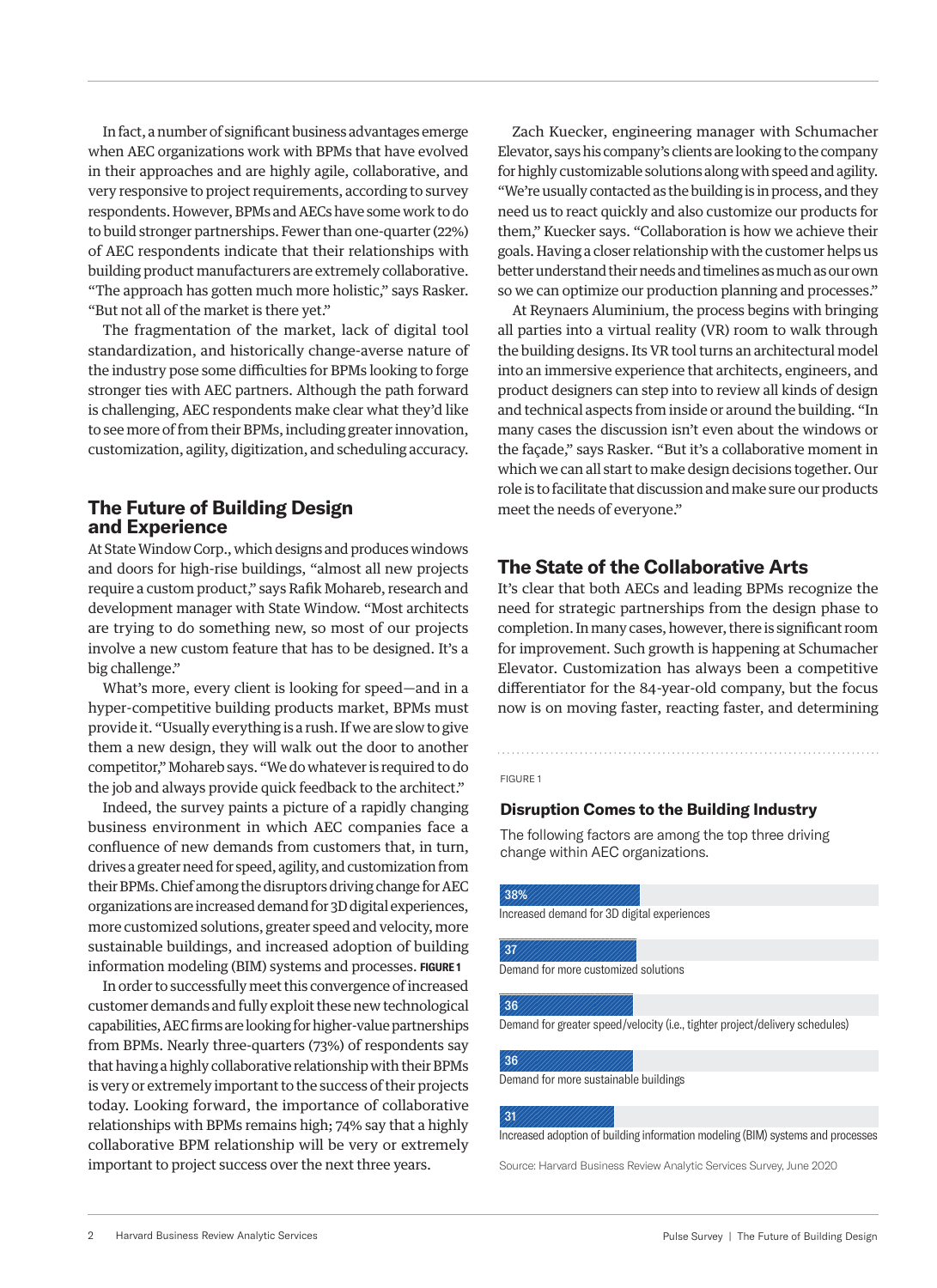74% **of AEC respondents say that a highly collaborative BPM relationship will be very or extremely important to project success over the next three years.**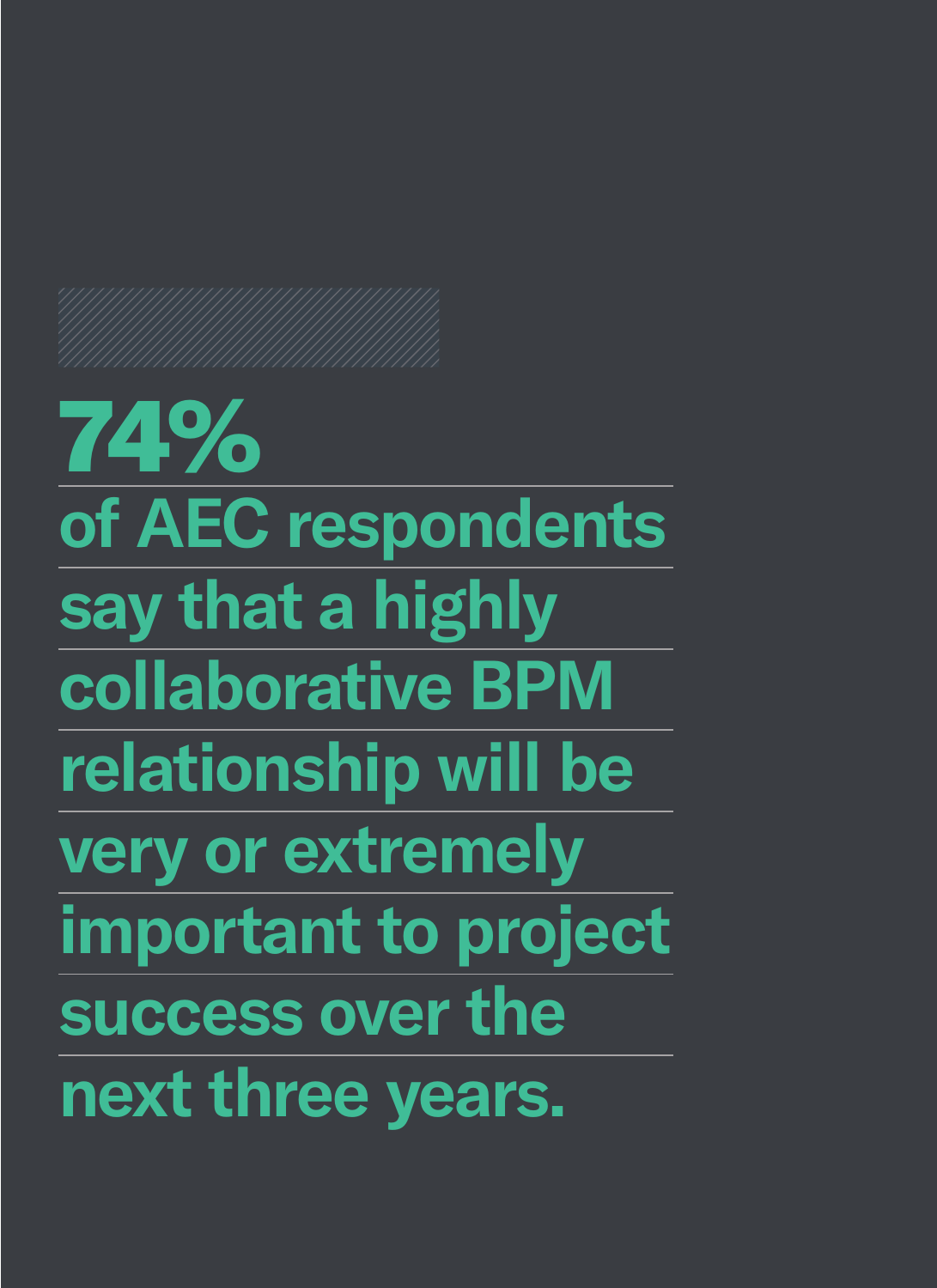61% **of AEC respondents would terminate a relationship or not engage with a BPM whose solutions or features were a poor match to project requirements.**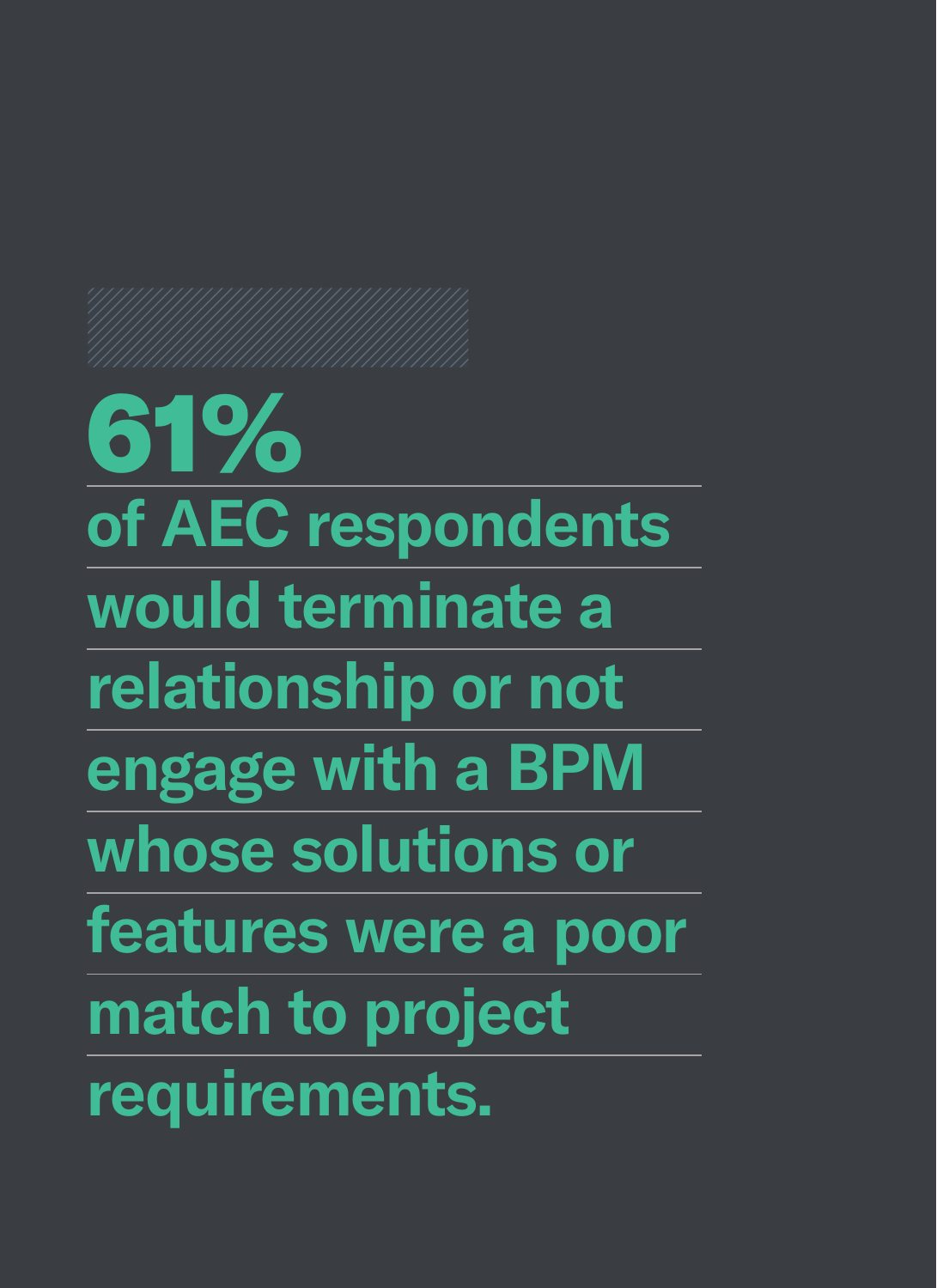#### FIGURE 2

#### **Building a Strategic Partnership**

A minority of AEC respondents say their BPMs act as integrated and strategic partners today.

Which of the following best describes the majority of building product manufacturers with which your organization works?

#### 56%

Our building product manufacturers are increasingly collaborative suppliers, providing some custom solutions, and are increasingly familiar with our digital tools

#### 22

Our building product manufacturers collaborate as part of our core project teams as strategic partners, provide many custom solutions, and are fully integrated into our digital ecosystem

#### 20

Our building product manufacturers are tactical suppliers, providing standard solutions in response to RFPs

### 2 |

Don't know

Source: Harvard Business Review Analytic Services Survey, June 2020

what new technologies might enable a more effective relationship between the company and its clients. To that end, it is evaluating tools like BIM, making sure its customerfacing sales staff are technically adept, and looking for greater transparency from its AEC clients. "If everything played out perfectly," Kuecker says, "we would be involved earlier in the process so we could see everything upfront."

Less than a quarter (22%) of AEC respondents indicate that their relationships with building product manufacturers are extremely collaborative, with 38% saying their BPM relationships are very collaborative. Three in 10 respondents say their BPM relationships are somewhat collaborative, and 11% say they're slightly collaborative.

The bulk of AEC-BPM relationships today, it seems, are in a state of evolution, meaning the BPM is no longer simply an order taker but is not yet an integral member of the AEC team. More than half of respondents say the majority of their BPMs are increasingly collaborative suppliers, are increasingly familiar with their digital tools, and provide some custom solutions. But just under a quarter say their BPMs act as partners to their core AEC project teams, are fully integrated into the AEC team's digital ecosystem, and provide many custom solutions. One in five respondents say their building product manufacturers are merely tactical suppliers, providing standard solutions in response to RFPs. **FIGURE 2**

#### **What AECs Want**

When determining which building product manufacturers to work with, AEC firms are clearly looking for more responsive, agile, reliable, and responsive partners—while also paying attention to costs. In fact, they will walk away from or choose not to work with BPMs that lack these capabilities.

AECs say the most important factors in a BPM are reputation, trust, and credibility (40% selected as a top-five factor); price (30%); ability to customize products or solutions for their projects (28%); ability to meet project delivery schedules (25%); and BIM proficiency (23%).

What's more, 61% of AEC respondents would terminate a relationship or not engage with a BPM whose solutions or features were a poor match to project requirements. And more than half would do so if a BPM were unreliable in meeting project delivery schedules; were not very agile or responsive

### FIGURE 3

#### **The AEC-BPM Deal-Breakers**

AECs would choose not to engage with, or would terminate a relationship with, BPMs for a number of reasons.

Percentage of respondents saying they would terminate a relationship or not engage with a building product manufacturer for the following reasons.

#### 61%

58

Solution capabilities/features are a poor match to project requirements

Unreliability meeting project delivery schedules

#### 58

Not very agile or responsive to changing project requirements

#### 57

Weak reputation, trust, and credibility

#### 56

Weak services, warranty, or ease of installation

#### 52

Not much ability to customize products/solutions for our projects

#### 49

Solutions that are not very innovative or sustainable

#### 48

Weak building information modeling (BIM) proficiency

#### 41

Little expertise or best-in-class solutions

Source: Harvard Business Review Analytic Services Survey, June 2020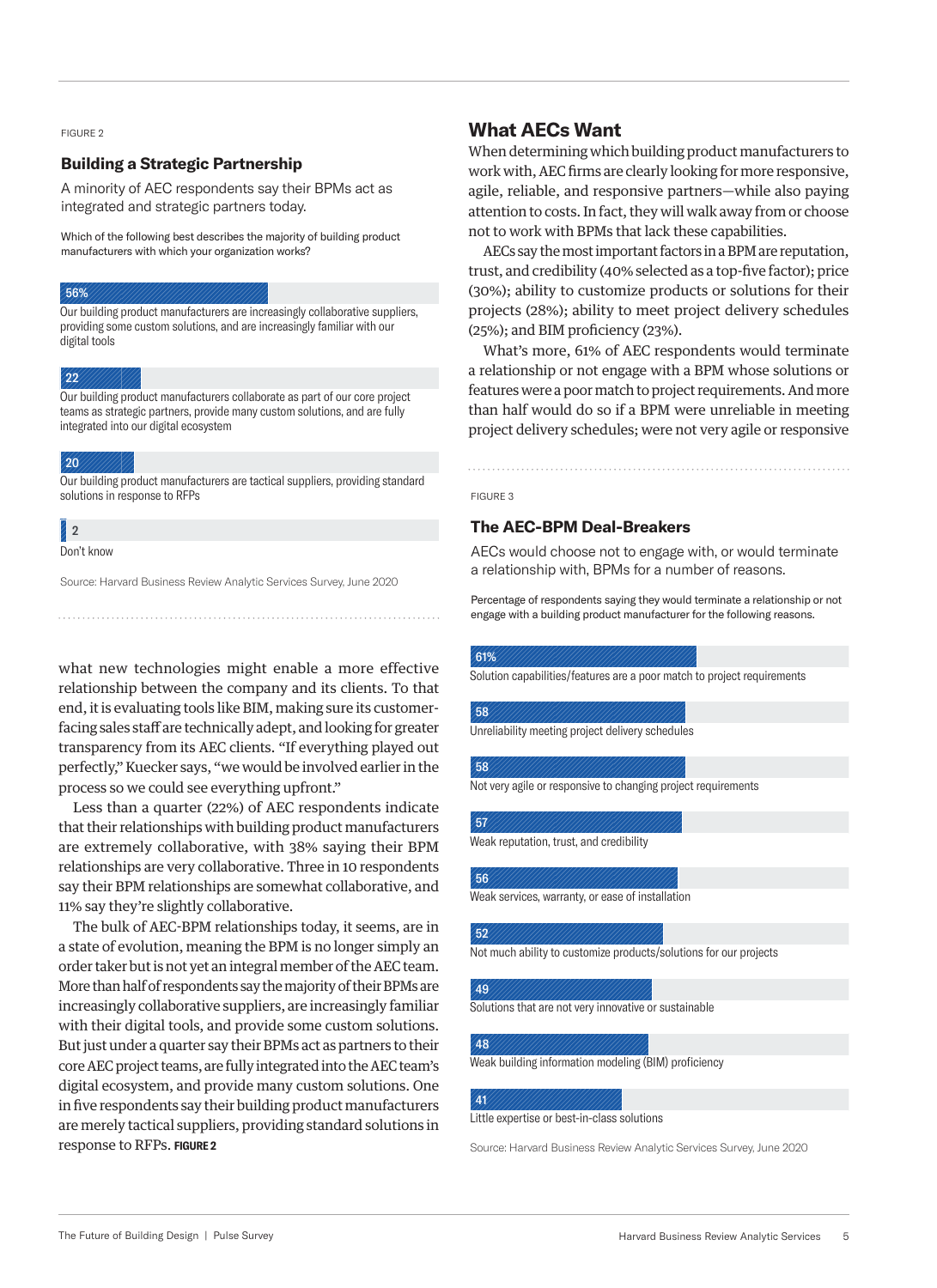to changing project requirements; had a weak reputation for trust and credibility; had weak services, warranty, or ease of installation; or had little ability to customize. **FIGURE 3**

Meeting project requirements and schedules and ensuring that both reputation and services are solid are table stakes for the best BPMs. But these firms are also devoting increased attention to creating an efficient foundation for customization and ensuring responsiveness and agility.

Customization used to require significant time, effort, and rework a decade ago, but Reynaers Aluminium has now systemized customization in a way that enables the company to offer personalization on a large scale efficiently. "There's a big demand for that," says Rasker. "We no longer have to reinvent the wheel all the time. We can do it in a way that is efficient, reliable, and fast." The company has created a store of building blocks and software for clients to configure their systems in the way they want to. Today, "90% of what we sell is [that kind of] mass customization," says Michel Van Put, the company's chief product officer. The other 10% is more bespoke personalization. "Even that customization helps us be successful," he adds.

Leading BPMs are also beginning to adopt the BIM technology that their AEC clients are using. "The more you are able to digitize the building process—from concept to realization the more you are able to really speed things up," says Rasker.

#### FIGURE 4

#### **An AEC Wish List for BPMs**

AEC firms want their BPMs to deliver more innovative products and design options, for starters.

In what areas do your building product manufacturers need to improve the most? (SELECT UP TO FIVE)

Increased design options/product innovation More accurate delivery schedules Ability to customize products Agility/responsiveness to changes in requirements Ability to collaborate on building information modeling (BIM) projects 37% 36 36 31 31

#### 30

Ease of installation

Source: Harvard Business Review Analytic Services Survey, June 2020

"Before BIM, there were drawings and documents that someone had to put in the system. By providing design tools in the beginning, from the moment someone puts something on paper, we can inset our digital change. Nothing has to be reproduced. It's reliable, and we can make changes without discussion. It's an absolute must-do if you want to survive in the building world."

Some organizations may struggle with investing in BIM proficiency because they have trouble connecting the dots between the money and time outlay required and the increased revenues that may result. "That's the biggest challenge. You have to sit down and figure out throughput and velocity between any customer and BPM," says Kuecker. "We have to understand how we can use BIM to drive where we focus our product development activities." It takes time to create a business case for it. "But that's the difficulty with anything that's innovative," he says. "You have to understand how it's adding value upfront and how it can be utilized across multiple projects as you develop more strategic partnerships. You have to step back and look at it at the system level."

At Reynaers Aluminium, BIM is a piece of a larger digitization effort. "We call it closing the digital loop," says Van Put. "From the first sketch to production to installation, we do it all in a digital fashion to make it more efficient." The company also provides digital tools to its fabrication partners to drive more efficient and agile production of its building systems. "We've developed an efficient production facility for our customers," says Rasker, noting that the company is also using VR to provide 3D immersion to help fabricators design their factories. "They're not all there yet, but, little by little, you can convince them of the value. If you involve us in your production as a fabricator or in your design as an architect, we can form a digital team and partnership, and everyone wins."

#### **The Return on Strategic Partnerships**

AEC customers demonstrate a clear preference for BPMs like Reynaers Aluminium, Schumacher Elevator, and State Window, which are devoted to increasing agility, responsiveness, customization, and digitization, all qualities not yet the norm within the sector.

The survey shows, however, that there is a clear path forward for BPMs that want to become strategic partners to their AEC clients. AEC respondents revealed areas where they are eager to see some specific improvement from BPMs. Topping the list are increased design options and product innovation, ability to customize products, more accurate delivery schedules, agility or responsiveness to changes in requirements, and ability to collaborate on BIM projects. **FIGURE 4**

Even for the most forward-thinking BPMs, there are significant hurdles to overcome to meet the increasing expectation of their AEC partners. One of the biggest issues is the lack of standardization on certain tools. "No customer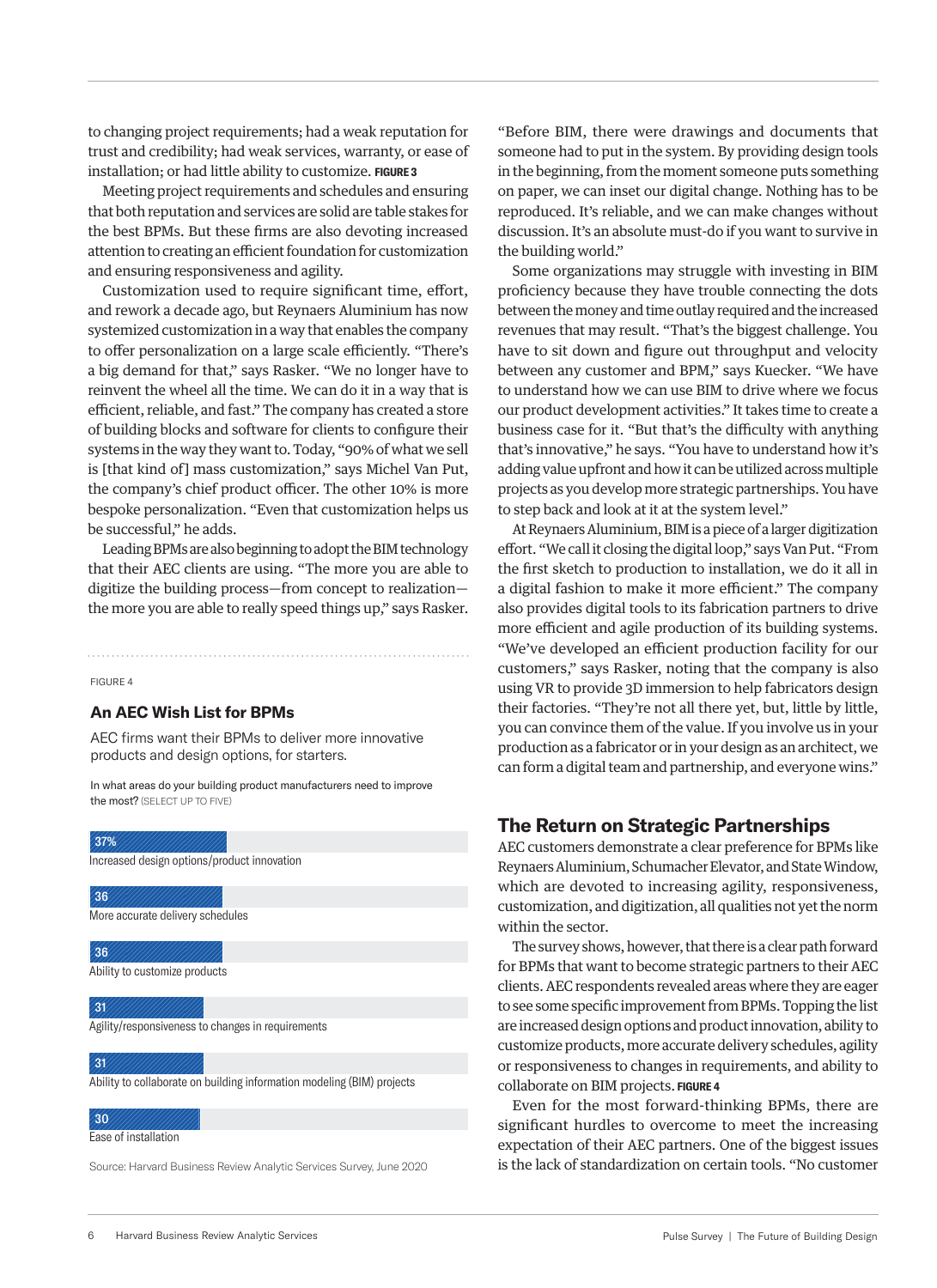**"There's a big demand for [systemized customization]. We no longer have to reinvent the wheel all the time. We can do it in a way that is efficient, reliable, and fast."**

**Erik Rasker, VP & CTO, Reynaers Aluminium**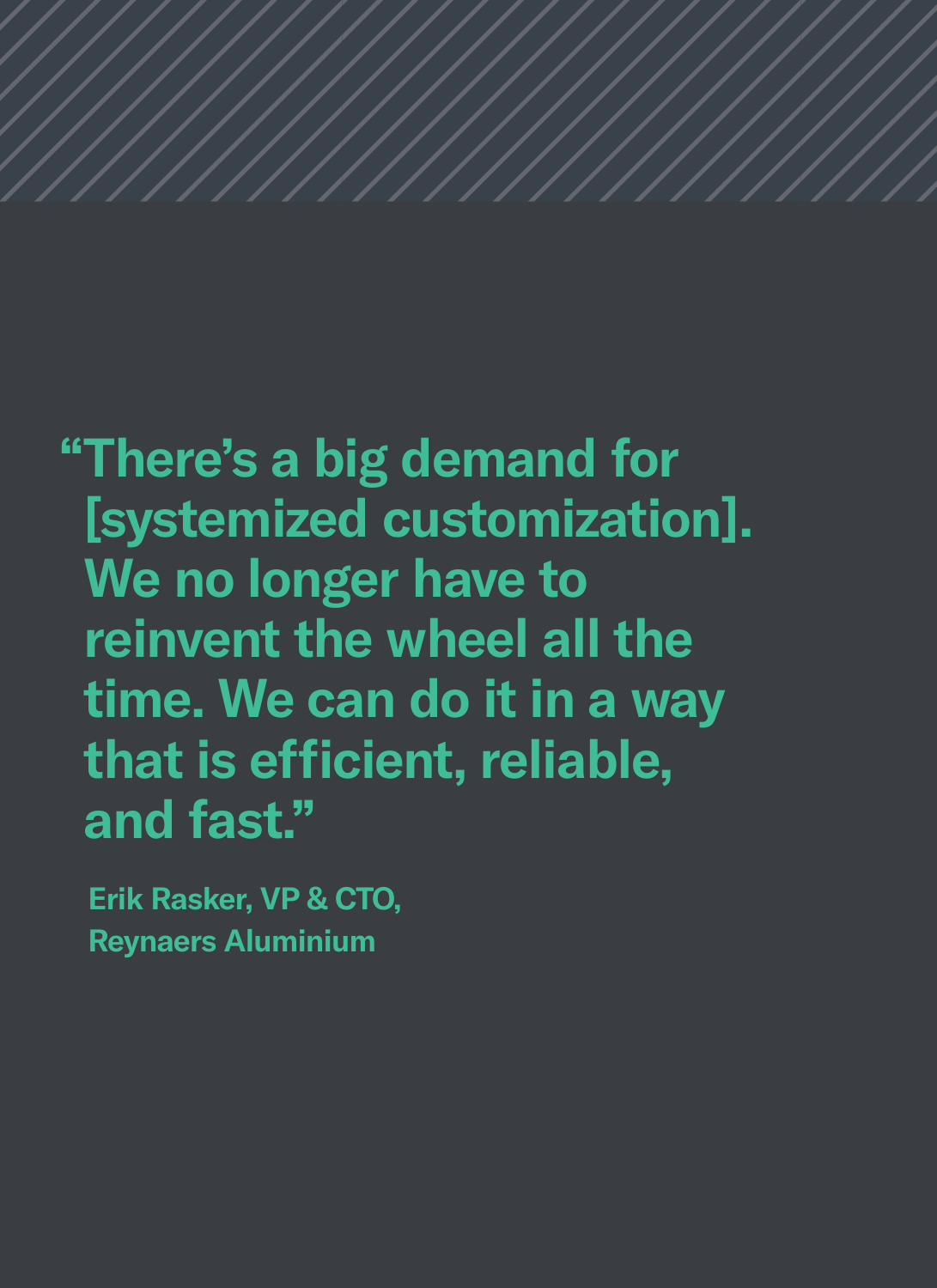As the products that go into and around buildings become more sophisticated, the role of building product manufacturers must evolve from AEC supplier to AEC strategic partner. Leading BPMs are beginning to adapt to—and helping to craft—this new reality.

is the same in terms of what they like. You do one thing one way for one customer and then have to do it another way for a different customer to make them happy," says Kuecker. "If they worked with the same platforms and software, it would be much easier."

The building industry is also incredibly fragmented compared to, say, the automotive industry, which is much more mature in terms of forming strategic partnerships and collaboration between the various players. There are thousands of AEC firms versus a few automakers, says Kuecker. What's more, the building industry has been slower to adopt new ways of working. "It's very traditional with companies that have been working in a certain way for years," says Rasker. "It can be difficult to change. But it *is* changing rapidly."

Finally, creating a cultural shift and building more collaborative relationships take time and effort. "It's difficult because thousands of people have to change what they've done for years. It requires continual reeducation and training," says Rasker.

But the returns are clear—for AECs *and* BPMs. AEC respondents report that the greatest benefits of working with these types of BPMs are, or would be, higher-quality products (45% say this is a top-three benefit), happier clients (33%), more sustainable solutions (32%), lower costs (31%), and faster execution of projects (31%).

The ability to customize quickly and in an agile and highquality fashion has yielded State Window so much additional business that it has opened another production facility to increase its capabilities 40%. "We're growing so fast because we have good experience with so many custom design jobs," says Mohareb. "We've built a reputation for custom design, and [clients] know how fast and accurate we are."

#### **Conclusion**

The survey confirms a shift that is beginning to—and must continue to—take place between AEC firms and their BPMs as the industry turns its focus to more customized, sustainable, and differentiated experiences for end users. As the products that go into and around buildings become more sophisticated, the role of building product manufacturers must evolve from AEC supplier to AEC strategic partner. Leading BPMs are beginning to adapt to—and helping to craft—this new reality.

Evolving from a focus on the measurement and management solely of productivity to the customer experience requires a shift in mindset. But, ultimately, the two are inextricably linked today. "Agility, automation, and collaboration are what make us more productive," says Van Put. "It will make us much more productive than ever before."

When BPMs are highly agile, collaborative, and responsive to project requirements, those qualities not only help the AEC; they boost their own top line. "It will help our business growth. Having a strategic supplier that you know will come through can take a lot of pressure off the customer and free them up to work on other aspects of the project," says Kuecker. "They can get more business, and you can get more business."

What's more, a more collaborative partnership between AECs and BPMs drives greater building product innovation. "As a strategic partner, you can get a sneak peek into their vision of the industry and the customer roadmap—where they want to be in five to 10 years," Kuecker adds. "It opens up opportunities and gives you time to be better prepared and have the right technology for the future."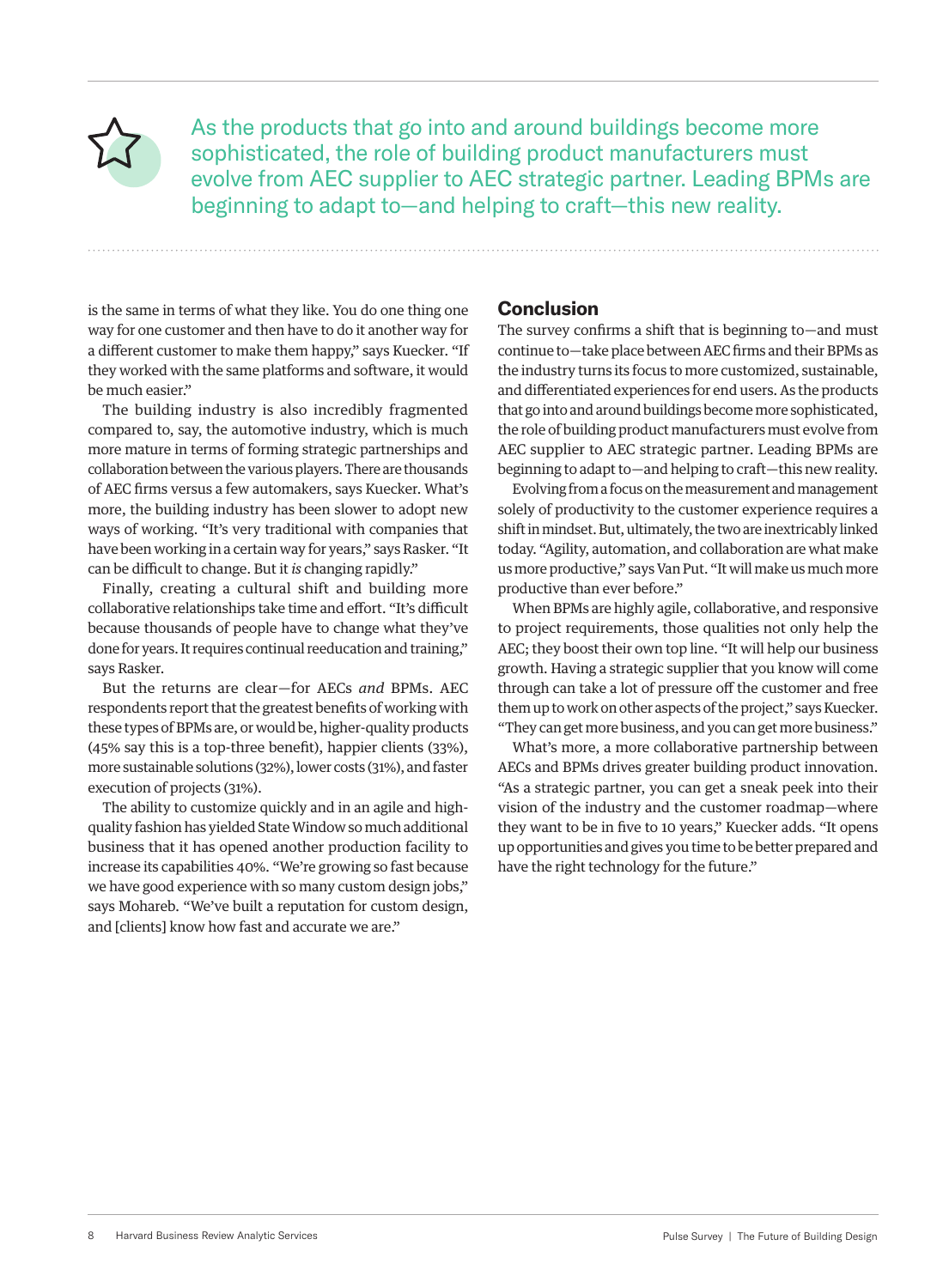#### METHODOLOGY AND PARTICIPANT PROFILE

A total of 172 respondents drawn from the HBR audience of readers (magazine/ enewsletter readers, customers, HBR.org users) completed the survey.

#### **Size of Organization**

4% 10,000 or more employees

21% 1,000–9,999 employees

24% 500–999 employees

51% 499 and fewer employees

**Seniority** 47%

Executive management/ board members

23% Senior management

26% Middle management

4% Other grades

3% Latin America

Middle East/Africa

**Regions** 46% North America

26% Europe

19% Asia Pacific

5%

1% **Other** 

Figures may not add up to 100% due to rounding.